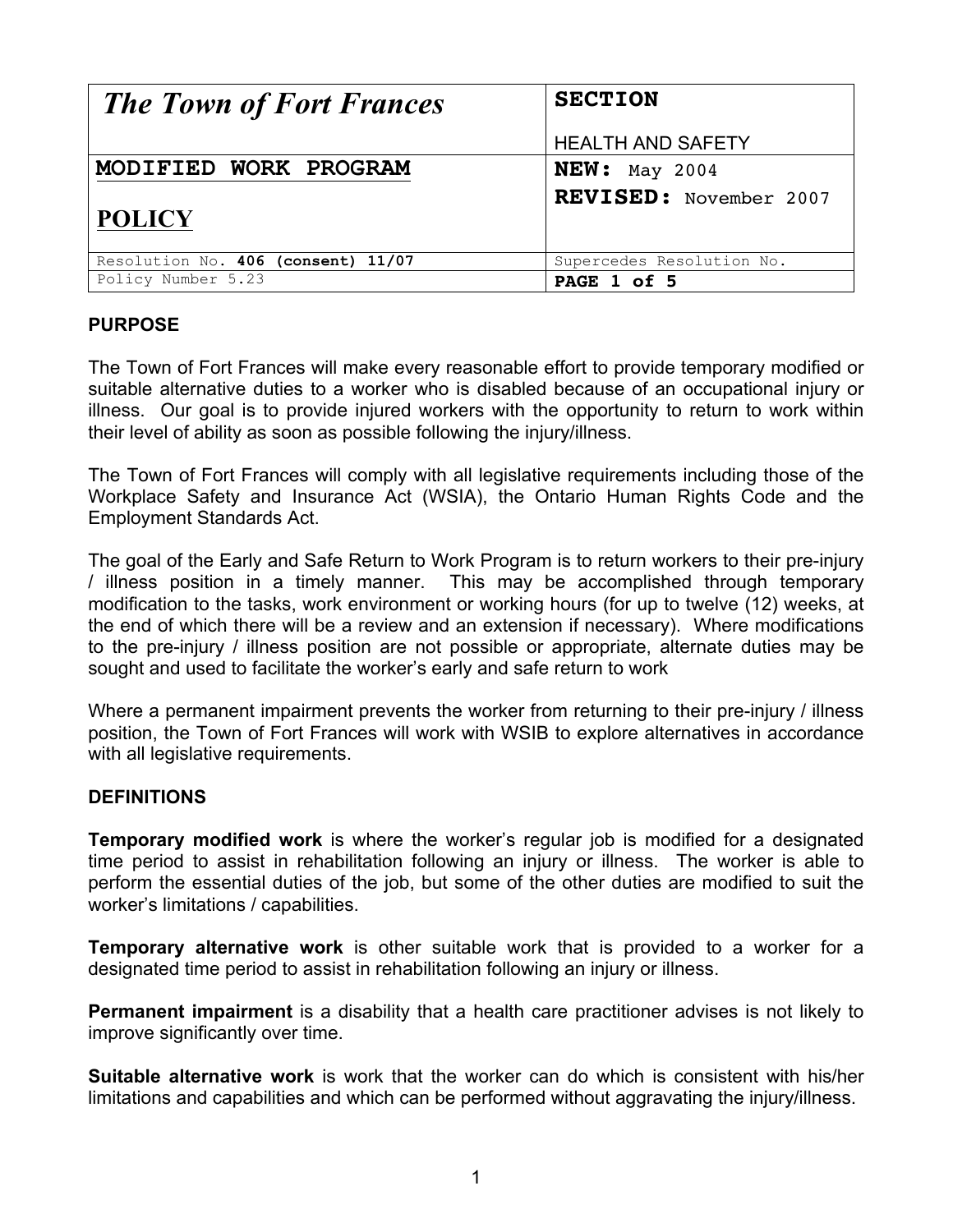**Functional Abilities Form for Early Return to Work** is a form that the health care practitioner completes stating the worker's current limitations and capabilities**.** 

**Health Care Practitioner** includes a medical doctor, chiropractor, physiotherapist, dentist.

## **RESPONSIBILITY**

#### **Division Managers shall:**

- Develop knowledge and understanding of the program and disability management.
- Ensure that all workers understand the early intervention and modified work program with the expectation that the WORKER participating in the program will fully participate and cooperate with the objective to return to regular duties.
- Participate in the promotion and provision of modified work, provide continued support and encouragement to workers participating in the program.
- Participate in program meetings as required.

## **Supervisor shall:**

- Remain in regular contact with the injured / ill worker during the period of absence from work.
- Provide the injured / ill worker with appropriate forms (WSIB Functional Abilities Form) to take to the health care practitioner at the first opportunity, preferably at initial treatment.
- Try to identify temporary modified or alternative duties where required in accordance with the terms of the Collective Agreement when forms have been received outlining the worker's fitness for work.
- Meet with the worker and other parties where possible, to discuss the terms of the return to work.
- Notify appropriate parties of the worker's return to work (either modified, alternative or full duties) so that the WSIB can be advised.

## **Worker shall:**

- Obtain medical approval from a health care practitioner for a modified work program using the WSIB Functional Abilities form and return same to supervisor as soon as possible.
- Participate and cooperate in the program by maintaining regular personal contact with the supervisor regarding the ability to work, physical capabilities and treatment plans.
- Follow the treatment plan outlined by the health care practitioner.
- Communicate any concerns to the supervisor so that potential problems or concerns are openly addressed in a timely manner.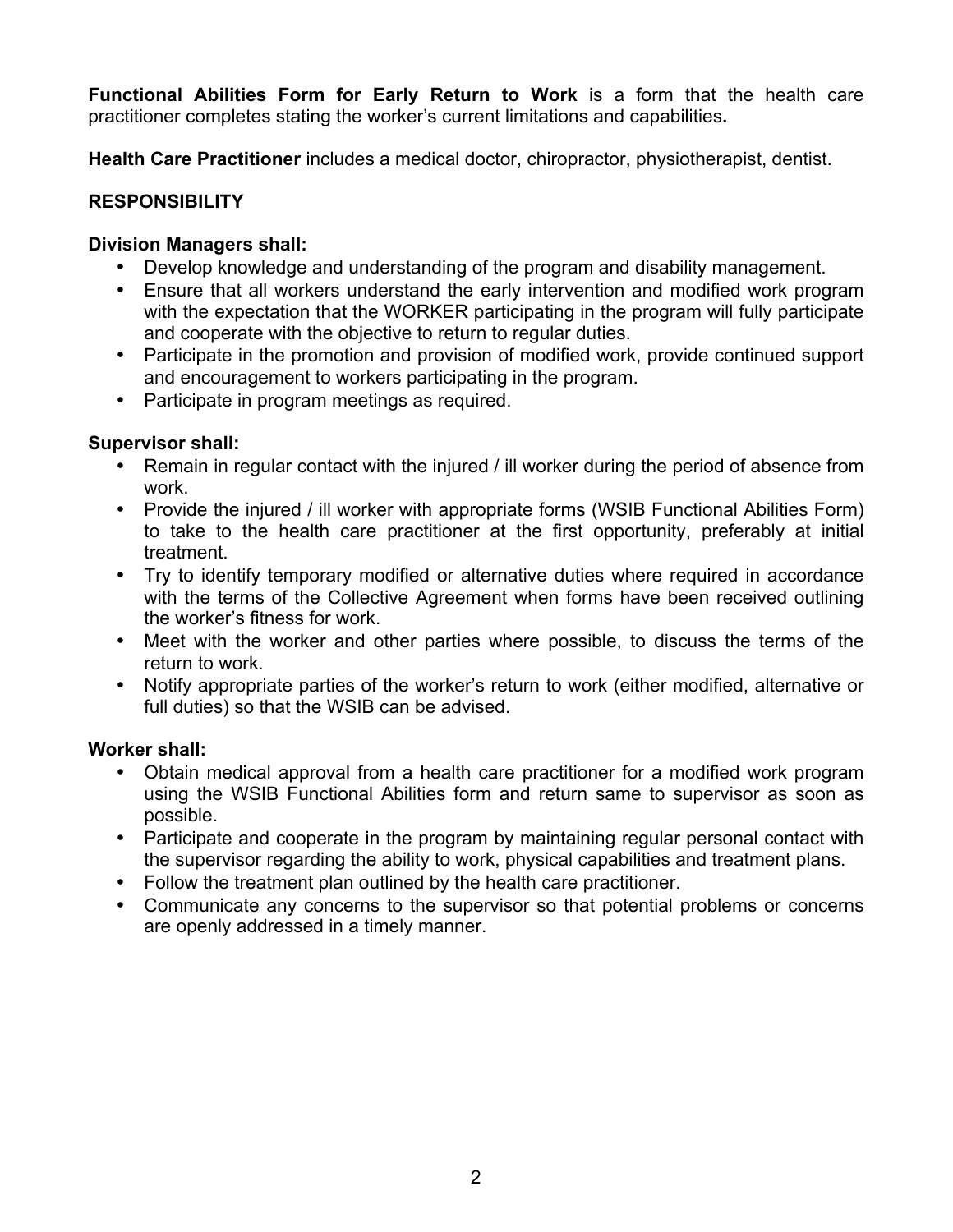#### **Return To Work Process**

The worker shall report the injury/illness to their immediate supervisor and provide appropriate health care practitioner's certificate for time off or return to modified work.

When the worker is able to return to modified duties, he/she will provide documentation from the health care practitioner outlining his/her current physical capabilities and the expected date of recovery or return to regular duties.

A Return to Work meeting will take place to determine what work might be available to suit the worker's capabilities and limitation. The meeting should include the injured worker, the supervisor and any other appropriate parties. Modified duties should be offered within the worker's department.

The **MODIFIED WORK PROGRAM & EARLY RETURN TO WORK PLAN** Form will be completed outlining the goals and details of the worker's return to work. The final goal is to return to regular duties, with short-term goals of modified work, modified hours or other suitable and available duties as required. The details of the plan include a start and end date, physical restrictions, hours of work, and scheduled review dates of the plan (at least every 4 weeks). A copy shall be provided to each of the parties including the WSIB. Where possible the health care practitioner should be provided with a description of the worker's regular duties (job description) and the modified duties being offered.

Temporary modified/alternate work will be offered for a limited period of time as outlined in the modified work plan. In the case where return to regular duties does not occur as expected, the workplace parties will meet to revise and reassess the continuing need for and availability of modified duties.

If medical documentation is received indicating that the injury/illness is likely to be permanent and the worker is not ever expected to recover sufficiently to perform the essential duties of their regular work, appropriate parties will be notified and will work with WSIB to explore alternatives in accordance with all legislative requirements.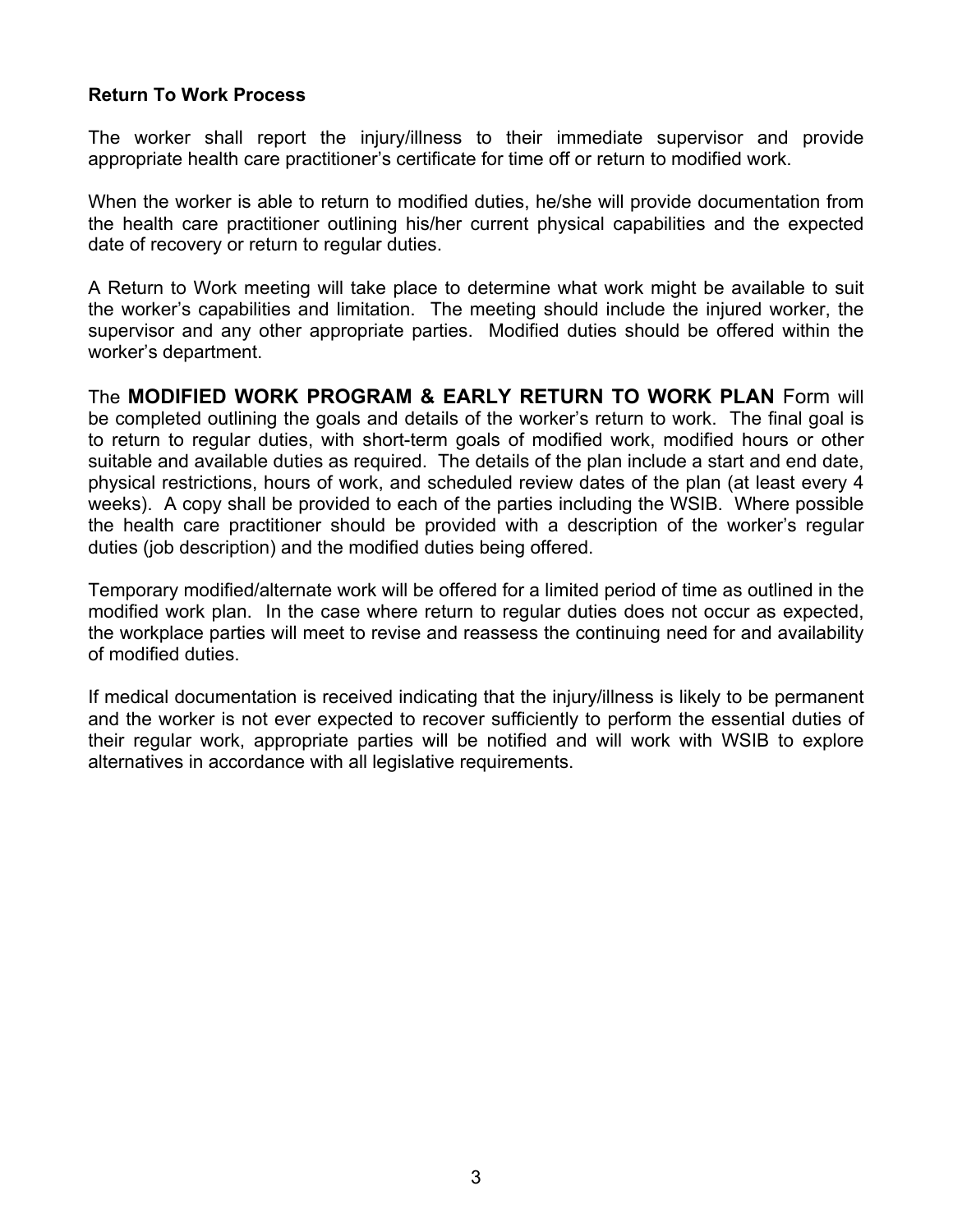

# **TOWN OF FORT FRANCES MODIFIED WORK PROGRAM & EARLY RETURN TO WORK PLAN**

| <b>Employee's Name:</b>                                                                                                                               | Date of Injury/Illness:          |  |
|-------------------------------------------------------------------------------------------------------------------------------------------------------|----------------------------------|--|
| <b>Department:</b>                                                                                                                                    | <b>Nature of Injury/Illness:</b> |  |
| <b>Position:</b>                                                                                                                                      | <b>Last Day Worked:</b>          |  |
| <b>Supervisor:</b>                                                                                                                                    | WSIB Claim # (if applicable):    |  |
| MODIFIED JOB DESCRIPTION (Include any and all restrictions as described by a health care<br>practitioner):                                            |                                  |  |
|                                                                                                                                                       |                                  |  |
| <b>Site Assigned to:</b>                                                                                                                              |                                  |  |
| <b>Duties:</b>                                                                                                                                        |                                  |  |
| Date to Commence Accommodated Work Plan:                                                                                                              |                                  |  |
| Anticipated Date to Complete Accommodated Work Plan:                                                                                                  |                                  |  |
|                                                                                                                                                       |                                  |  |
| agree to participate in this Accommodated Work Plan<br>(name of employee)                                                                             |                                  |  |
| Signature of Employee: Signature of Employee:<br>Date: <u>_______________</u>                                                                         |                                  |  |
| <b>Signature of Human Resources Manager:</b>                                                                                                          |                                  |  |
| Date:                                                                                                                                                 |                                  |  |
| <b>Signature of Supervisor:</b>                                                                                                                       | Date:                            |  |
| <b>Claims Adjudicator (if applicable) Notified By:</b>                                                                                                | Date:                            |  |
| Please return completed form to the Human Resources Manager for signing. Copies will then be distributed to the Supervisor as well as to the employee |                                  |  |